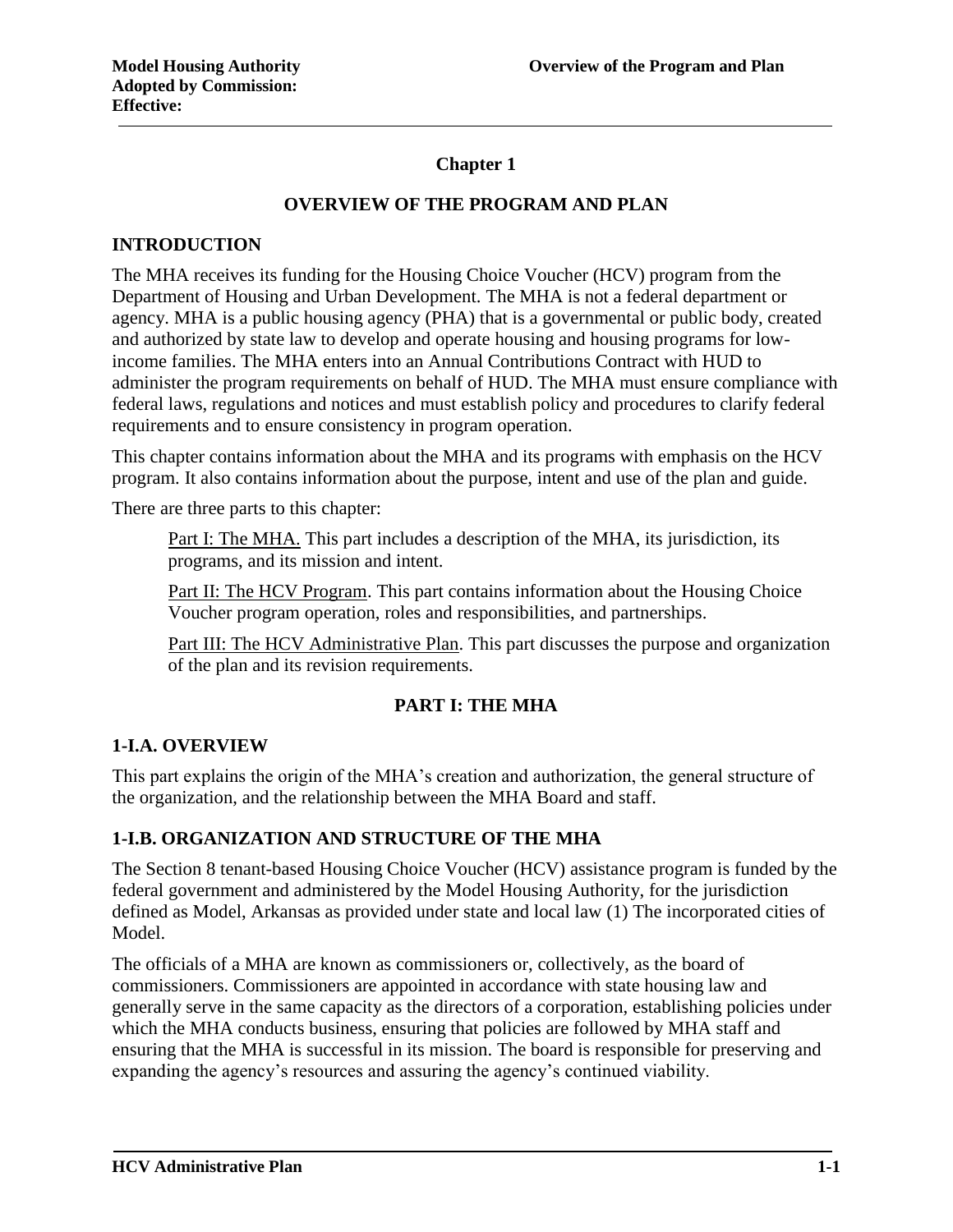Formal actions of the MHA are taken through written resolutions, adopted by the board of commissioners and entered into the official records of the MHA.

The principal staff member of the MHA is the executive director (ED), hired and appointed by the board of commissioners. The executive director is directly responsible for carrying out the policies established by the commissioners and is delegated the responsibility for hiring, training and supervising the remainder of the MHA's staff in order to manage the day-to-day operations of the MHA to ensure compliance with federal and state laws and directives for the programs managed. In addition, the executive director's duties include budgeting and financial planning for the agency.

# **1-I.C. MHA MISSION**

The purpose of a mission statement is to communicate the purpose of the agency to people inside and outside of the agency. It provides guiding direction for developing strategy, defining critical success factors, searching out key opportunities, making resource allocation choices, satisfying clients and stakeholders, and making decisions.

#### MHA Policy

The mission of RCRHA is to assist eligible families in securing housing offering good living conditions in safe, low poverty neighborhoods, at affordable costs and which adequately meets the needs of all family members including those with special needs..

In order to achieve the mission, MHA will:

Recognize residents as our ultimate customer

Improve MHA management and service delivery efforts through effective and efficient management of HA staff.

Seek problem-solving partnerships with residents, landlords, community and government leadership.

Apply limited MHA resources to the effective and efficient management and operation of Section 8 programs.

## **1-I.D. THE MHA'S PROGRAMS**

The following programs are included under this administrative plan:

#### MHA Policy

The MHA's Administrative Plan is applicable to the operation of the Housing Choice Voucher program.

#### **1-I.E. THE MHA'S COMMITMENT TO ETHICS AND SERVICE**

As a public service agency, the MHA is committed to providing excellent service to HCV program participants – families and owners – in the community. The MHA's standards include: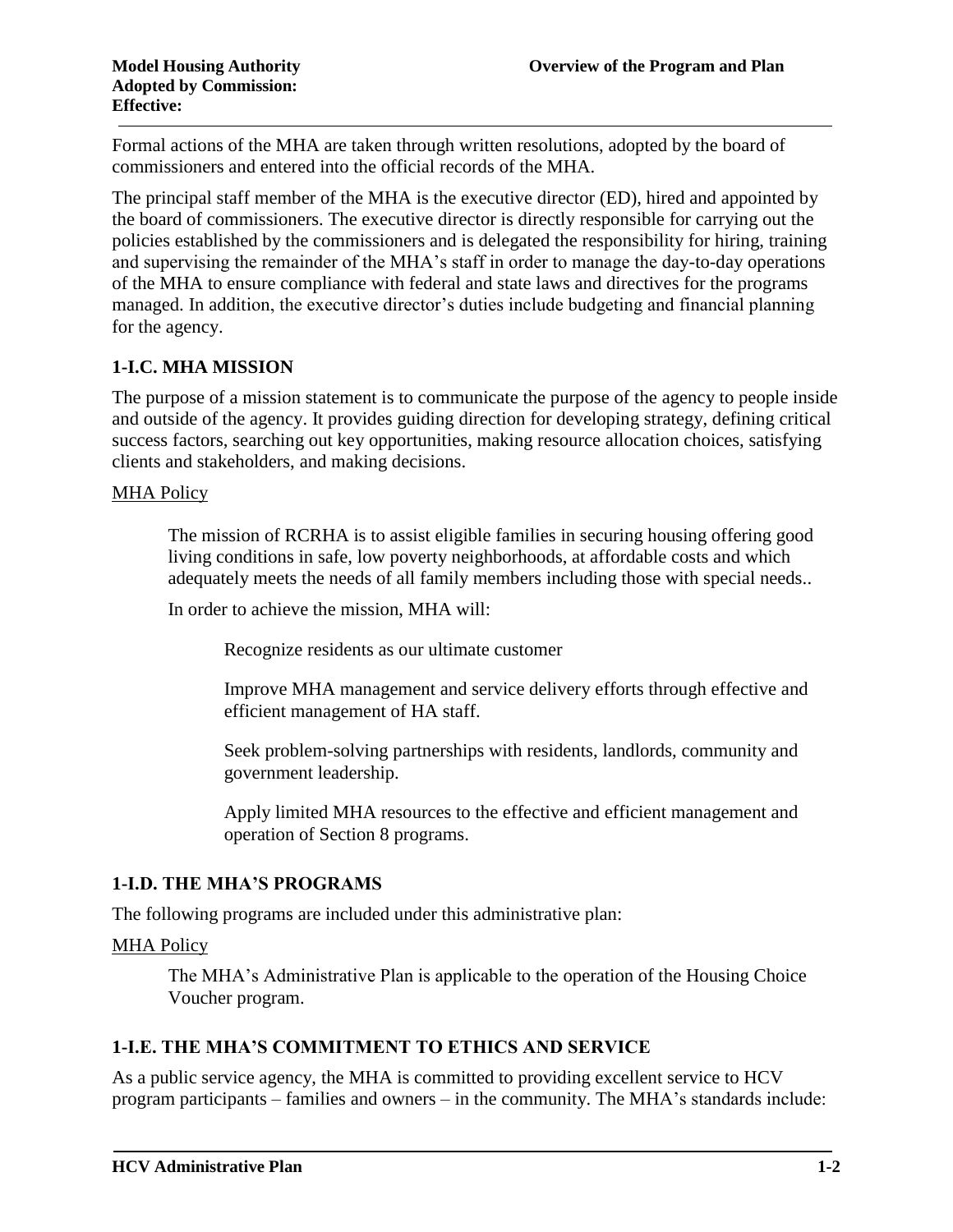- Administer applicable federal and state laws and regulations to achieve high ratings in compliance measurement indicators while maintaining efficiency in program operation to ensure fair and consistent treatment of clients served.
- Provide decent, safe, and sanitary housing in compliance with program housing quality standards – for very low-income families while ensuring that family rents are fair, reasonable, and affordable.
- Encourage self-sufficiency of participant families and assist in the expansion of family opportunities which address educational, socio-economic, recreational and other human services needs.
- Promote fair housing and the opportunity for very low-income families of all ethnic backgrounds to experience freedom of housing choice.
- Promote a housing program that maintains quality service and integrity while providing an incentive to private property owners to rent to very low-income families.
- Promote a market-driven housing program that will help qualified low-income families be successful in obtaining affordable housing and increase the supply of housing choices for such families.
- Create positive public awareness and expand the level of family, owner, and community support in accomplishing the MHA's mission.
- Attain and maintain a high level of standards and professionalism in day-to-day management of all program components.
- Administer an efficient, high-performing agency through continuous improvement of the MHA's support systems and commitment to our employees and their development.

The MHA will make every effort to keep program participants informed of HCV program rules and regulations, and to advise participants of how the program rules affect them.

# **PART II. THE HOUSING CHOICE VOUCHER (HCV) PROGRAM**

## **1-II.A. OVERVIEW AND HISTORY OF THE PROGRAM**

The intent of this section is to provide the public and staff with information related to the overall operation of the program. There have been many changes to the program since its inception in 1974 and a brief history of the program will assist the reader in understanding the program.

The United States Housing Act of 1937 (the "Act") is responsible for the birth of federal housing program initiatives. The Act was intended to provide financial assistance to states and cities for public works projects, slum clearance and the development of affordable housing developments for low-income residents.

The Housing and Community Development (HCD) Act of 1974 created a new federally assisted housing program – the Section 8 Existing program (also known as the Section 8 Certificate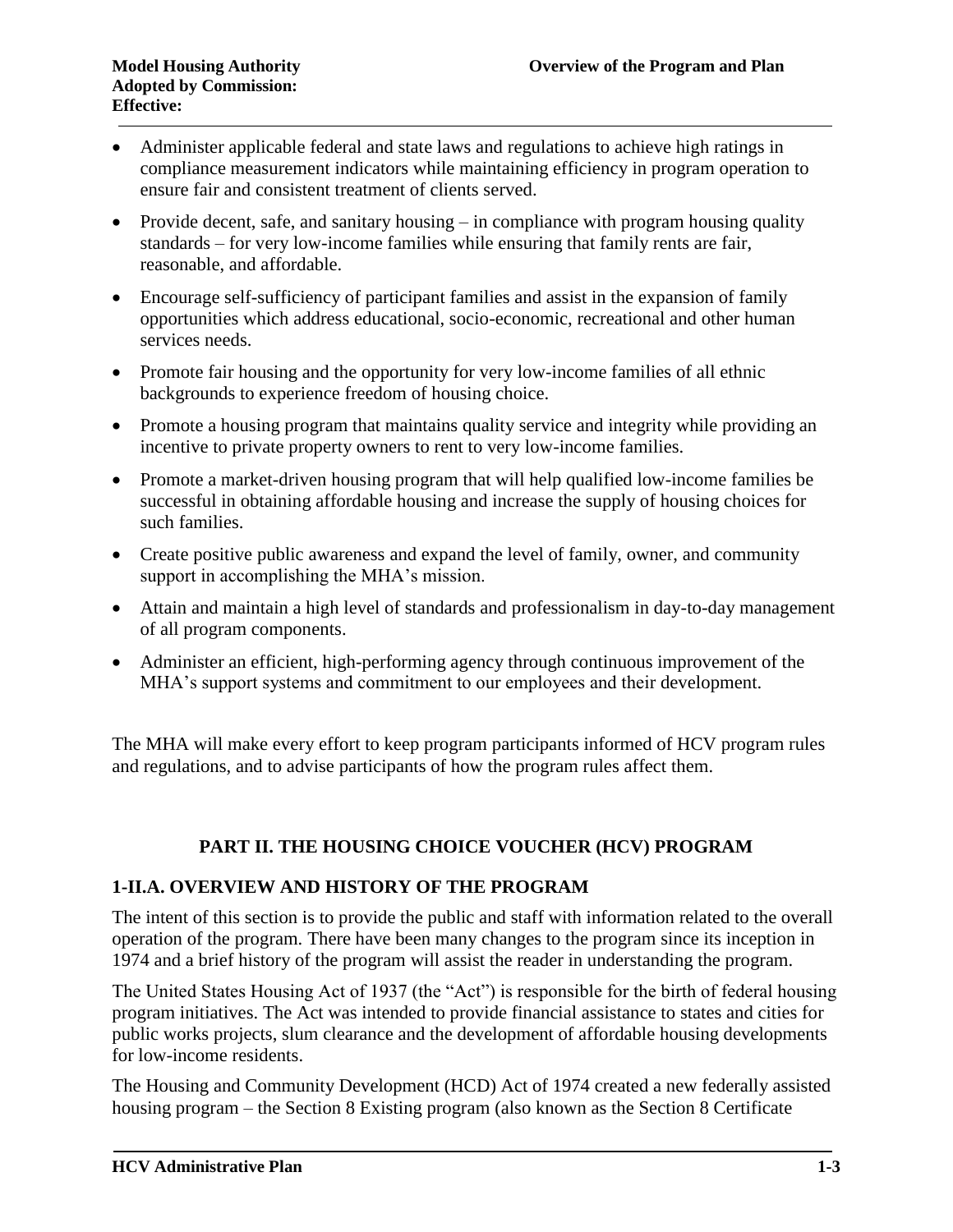program). The HCD Act represented a significant shift in federal housing strategy from locally owned public housing to privately owned rental housing.

Under the Certificate program, federal housing assistance payments were made directly to private owners of rental housing, where this housing was made available to lower-income families. Eligible families were able to select housing in the private rental market. Assuming that the housing met certain basic physical standards of quality ("housing quality standards") and was within certain HUD-established rent limitations ("fair market rents"), the family would be able to receive rental assistance in the housing unit. Family contribution to rent was generally set at 30 percent of the family's adjusted income, with the remainder of the rent paid by the program.

Another unique feature of the Certificate program was that the rental assistance remained with the eligible family, if the family chose to move to another privately owned rental unit that met program requirements (in contrast to the public housing program where the rental assistance remains with the unit, should the family decide to move). Consequently, the Certificate program was characterized as tenant-based assistance, rather than unit-based assistance.

The Housing and Community Development (HCD) Act of 1987 authorized a new version of tenant-based assistance – the Section 8 Voucher program. The Voucher program was very similar to the Certificate program in that eligible families were able to select housing in the private rental market and receive assistance in that housing unit.

However, the Voucher program permitted families more options in housing selection. Rental housing still had to meet the basic housing quality standards, but there was no fair market rent limitation on rent. In addition, family contribution to rent was not set at a limit of 30 percent of adjusted income. Consequently, depending on the actual rental cost of the unit selected, a family might pay more or less than 30 percent of their adjusted income for rent.

From 1987 through 1999, public housing agencies managed both the Certificate and Voucher tenant-based assistance programs, with separate rules and requirements for each. From 1994 through 1998, HUD published a series of new rules, known as "conforming" rules, to more closely combine and align the two similar housing programs, to the extent permitted by the law.

In 1998, the Quality Housing and Work Responsibility Act (QHWRA) – also known as the Public Housing Reform Act – was signed into law. QHWRA eliminated all statutory differences between the Certificate and Voucher tenant-based programs and required that the two programs be merged into a single tenant-based assistance program, now known as the Housing Choice Voucher (HCV) program.

The HCV program was modeled closely on the pre-merger Voucher program. However, unlike the pre-merger Voucher program, the HCV program requires an assisted family to pay at least 30 percent of adjusted income for rent.

The transition of assistance from the Certificate and Voucher programs to the new HCV program began in October 1999. By October 2001, all families receiving tenant-based assistance were converted to the HCV program.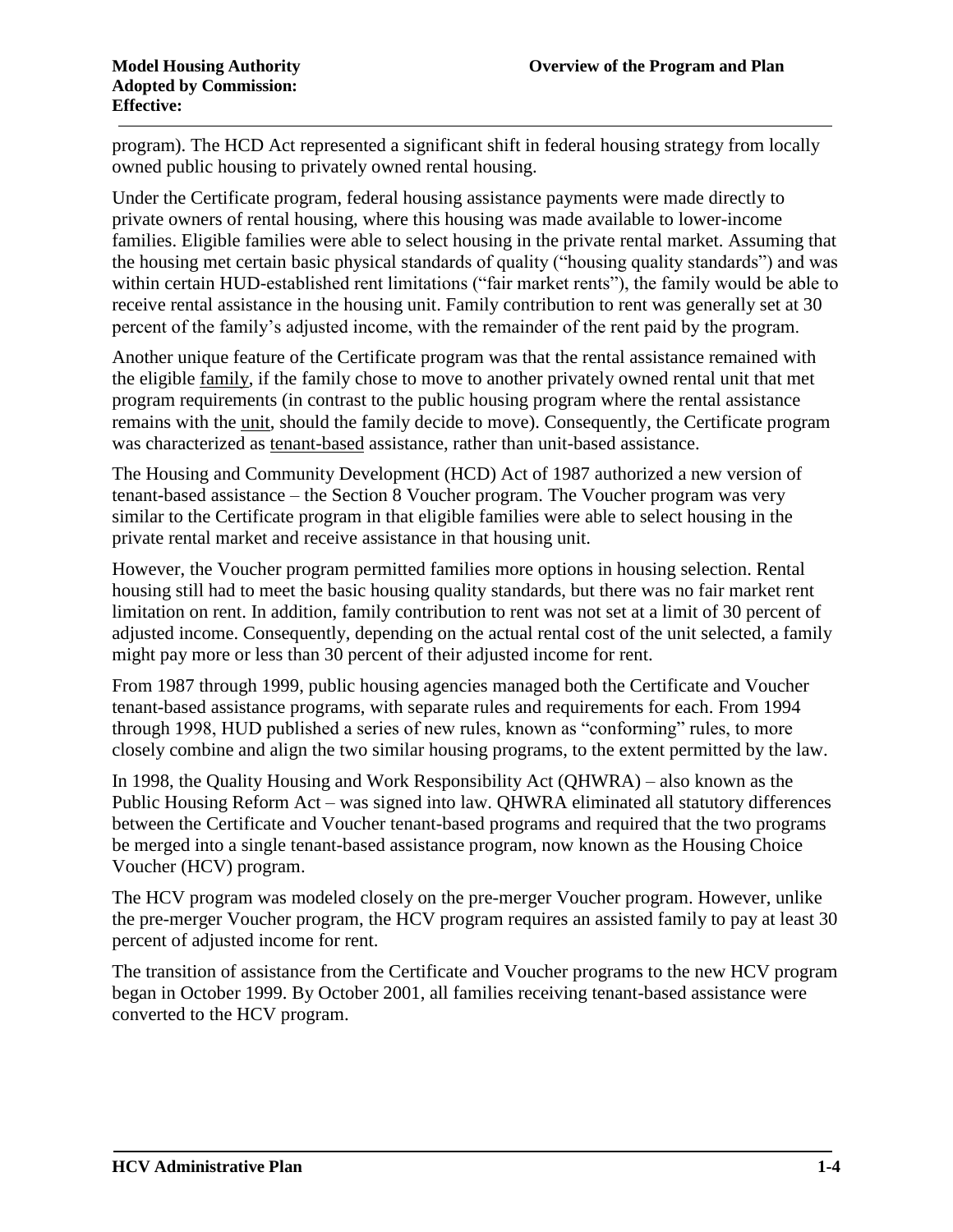## **1-II.B. HCV PROGRAM BASICS**

The purpose of the HCV program is to provide rental assistance to eligible families. The rules and regulations of the HCV program are determined by the U.S. Department of Housing and Urban Development. The MHA is afforded choices in the operation of the program that are included in the MHA's Administrative Plan, a document approved by the board of commissioners of the MHA.

The HCV program offers mobility to eligible families because they may search for suitable housing anywhere in the MHA's jurisdiction and may also be eligible to move under portability to other PHA's jurisdictions.

When a family is determined to be eligible for the program and funding is available, the MHA issues the family a housing voucher. When the family finds a suitable housing unit and funding is available, the MHA will enter into a contract with the owner and the family will enter into a lease with the owner. Each party makes their respective payment to the owner so that the owner receives full rent.

Even though the family is determined to be eligible for the program, the owner has the responsibility of approving the family as a suitable renter. The MHA continues to make payments to the owner as long as the family is eligible and the housing unit continues to qualify under the program.

## **1-II.C. THE HCV PARTNERSHIPS**

To administer the HCV program, the MHA enters into a contractual relationship with HUD. The MHA also enters into contractual relationships with the assisted family and the owner or landlord of the housing unit.

For the HCV program to work and be successful, all parties involved – HUD, the MHA, the owner, and the family – have important roles to play. The roles and responsibilities of all parties are defined in federal regulations and in legal documents that parties execute to participate in the program.

The chart on the following page illustrates key aspects of these relationships.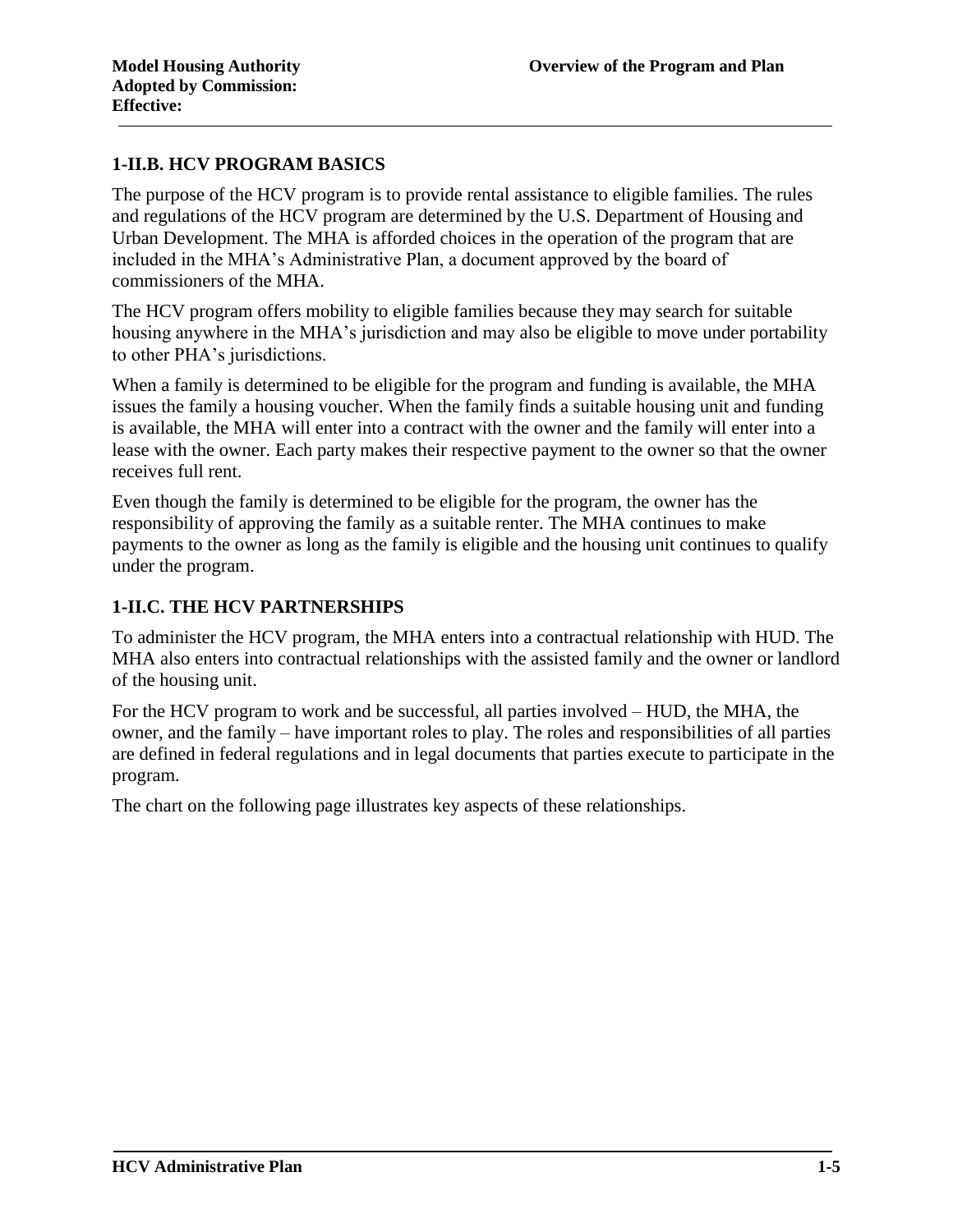#### **The HCV Relationships:**

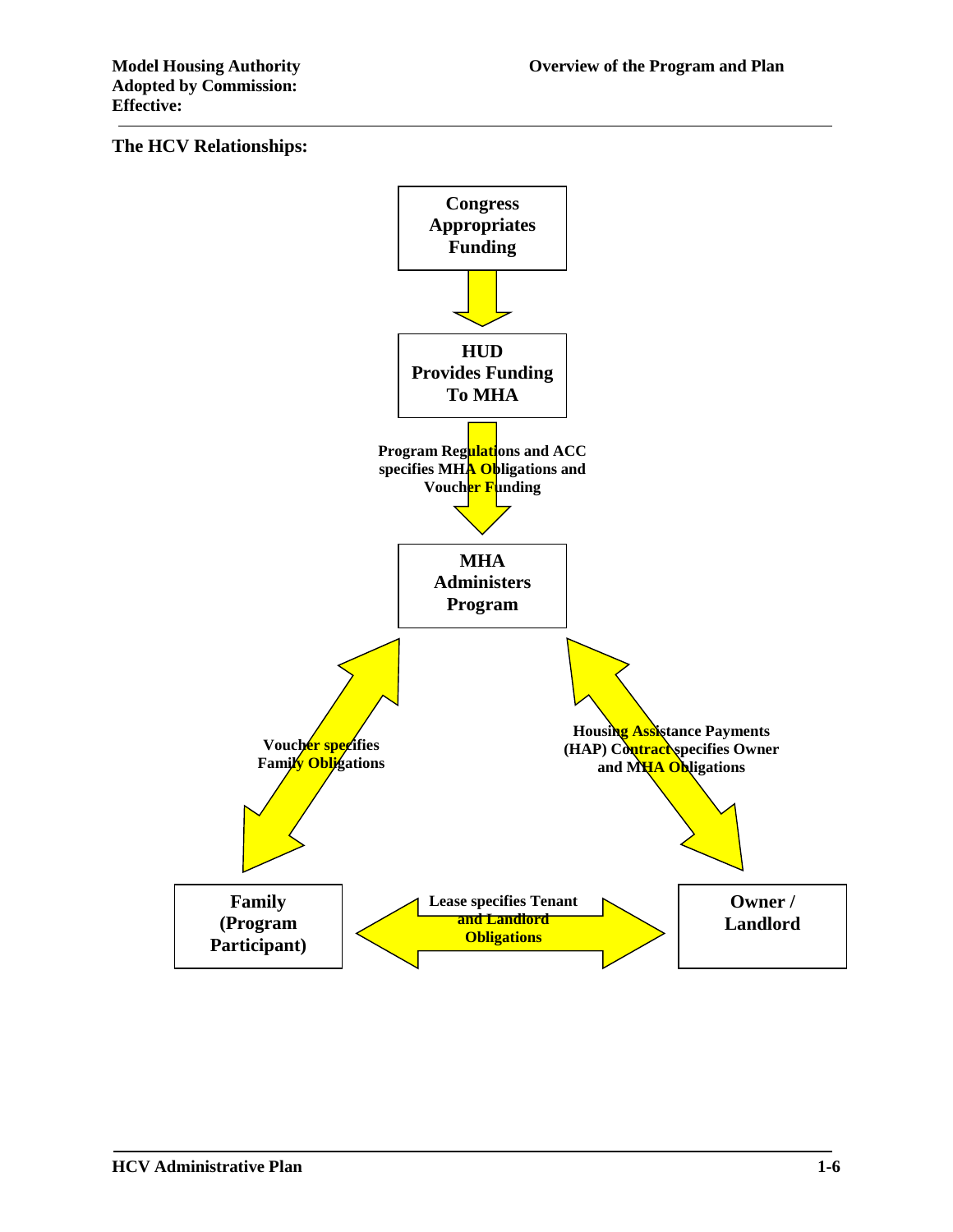#### **What does HUD do?**

HUD has the following major responsibilities:

- Develop regulations, requirements, handbooks, notices and other guidance to implement HCV housing program legislation passed by Congress;
- Allocate HCV program funds to MHA;
- Provide technical assistance to MHA on interpreting and applying HCV program requirements;
- Monitor MHA's compliance with HCV program requirements and MHA's performance in program administration.

#### **What does the MHA do?**

The MHA administers the HCV program under contract with HUD and has the following major responsibilities:

- Establish local policies;
- Review applications from interested applicant families to determine whether applicants are eligible for the program;
- Maintain waiting list and select families for admission;
- Issue voucher to selected family and, if necessary, assist the family in finding a place to live;
- Conduct outreach to owners, with special attention to owners outside areas of poverty or minority concentration;
- Approve the rental unit (including assuring compliance with housing quality standards and rent reasonableness), the owner, and the tenancy;
- Make housing assistance payments to the owner in a timely manner;
- Ensure that families and their rental units continue to qualify under the program;
- Ensure that owners and families comply with program rules;
- Provide families and owners with prompt, professional service;
- Comply with all fair housing and equal opportunity requirements, HUD regulations and requirements, the Annual Contributions Contract, HUD-approved applications for funding, the MHA's Administrative Plan, and other applicable federal, state and local laws.

#### **What does the Owner do?**

The owner has the following major responsibilities:

Screen families who apply for tenancy, to determine if they will be good renters.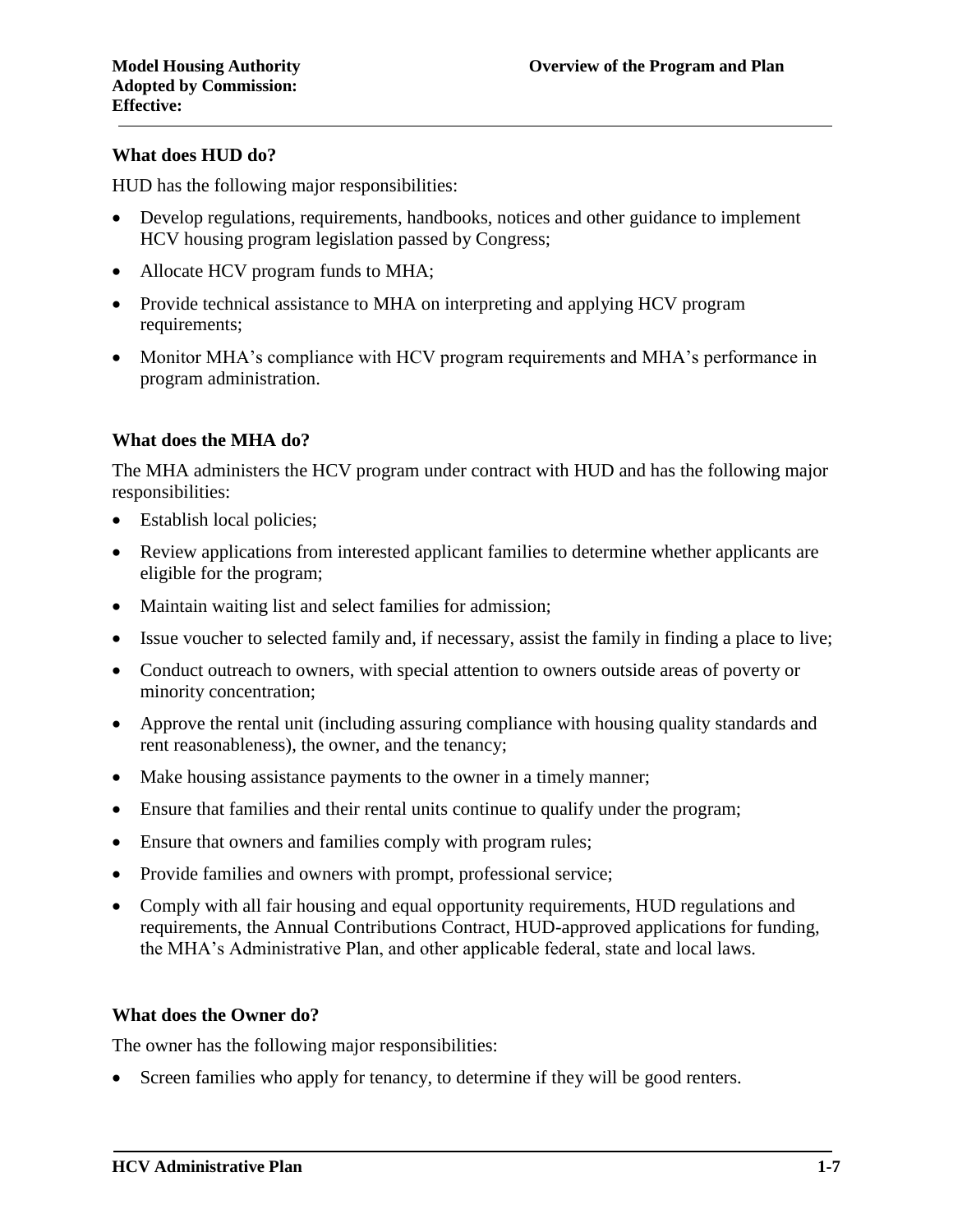- The MHA can provide some information to the owner, but the primary responsibility for tenant screening rests with the owner.
- The owner should consider family background factors such as rent and bill-paying history, history of caring for property, respecting the rights of others to peaceful enjoyment of the property, compliance with essential conditions of tenancy, whether the family is engaging in drug-related criminal activity or other criminal activity that might threaten others.
- Comply with the terms of the Housing Assistance Payments contract, executed with the MHA;
- Comply with all applicable fair housing laws and discriminate against no one;
- Maintain the housing unit by making necessary repairs in a timely manner;
- Collect rent due from the assisted family and otherwise comply with and enforce provisions of the dwelling lease.

## **What does the Family do?**

The family has the following responsibilities:

- Provide the MHA with complete and accurate information, determined by the MHA to be necessary for administration of the program;
- Make their best and most timely efforts to find a place to live that is suitable for them and that qualifies for the program;
- Cooperate in attending all appointments scheduled by the MHA;
- Allow the MHA to inspect the unit at reasonable times and after reasonable notice;
- Take responsibility for care of the housing unit, including any violations of housing quality standards caused by the family;
- Comply with the terms of the lease with the owner;
- Comply with the family obligations of the voucher;
- Not commit serious or repeated violations of the lease;
- Not engage in drug-related or violent criminal activity;
- Notify the MHA and the owner before moving or terminating the lease;
- Use the assisted unit only for residence and as the sole residence of the family. Not sublet the unit, assign the lease, or have any interest in the rental unit;
- Promptly notify the MHA of any changes in family composition and obtain MHA approval prior to adding household members, except by birth, adoption, or court-awarded custody;
- Not commit fraud, bribery, or any other corrupt or criminal act in connection with any housing programs.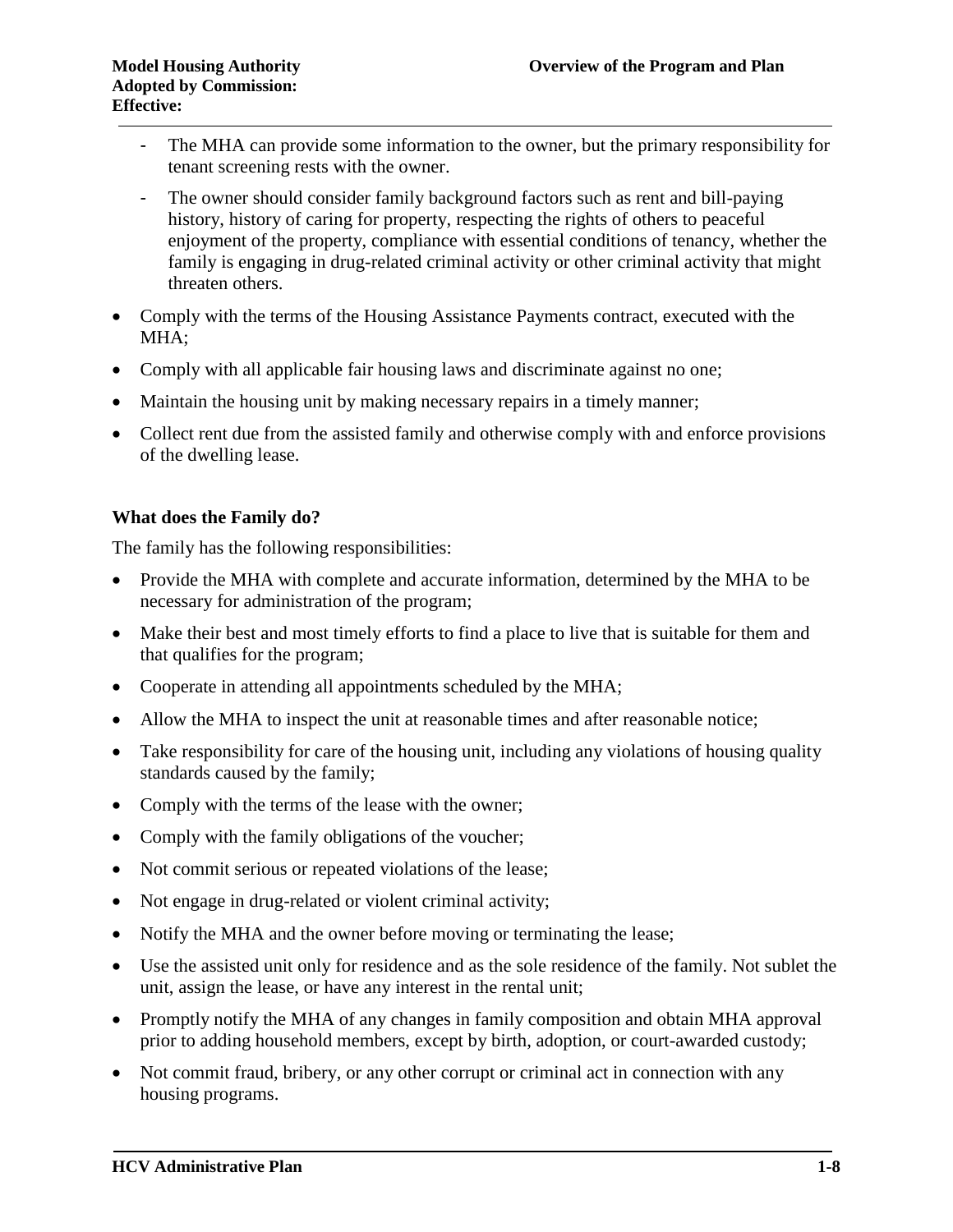If all parties fulfill their obligations in a professional and timely manner, the program responsibilities will be fulfilled in an effective manner.

# **1-II.D. APPLICABLE REGULATIONS**

Applicable regulations include:

- 24 CFR Part 5: General Program Requirements
- 24 CFR Part 8: Nondiscrimination
- 24 CFR Part 982: Section 8 Tenant-Based Assistance: Housing Choice Voucher Program

# **PART III. THE HCV ADMINISTRATIVE PLAN**

## **1-III.A. OVERVIEW AND PURPOSE OF THE PLAN**

The Administrative Plan is required by HUD. The purpose of the Administrative Plan is to establish policies for carrying out the programs in a manner consistent with HUD requirements and local goals and objectives contained in the MHA's agency plan. This Administrative Plan is a supporting document to the MHA agency plan, and is available for public review as required by CFR 24 Part 903.

This Administrative Plan is set forth to define the MHA's local policies for operation of the housing programs in the context of federal laws and regulations. All issues related to Section 8 not addressed in this document are governed by such federal regulations, HUD handbooks and guidebooks, notices and other applicable law. The policies in this administrative plan have been designed to ensure compliance with the consolidated ACC and all HUD-approved applications for program funding.

The MHA is responsible for complying with all changes in HUD regulations pertaining to the HCV program. If such changes conflict with this plan, HUD regulations will have precedence.

Administration of the HCV program and the functions and responsibilities of MHA staff shall be in compliance with the MHA's personnel policy and HUD's Section 8 regulations as well as all federal, state and local fair housing laws and regulations.

## **1-III.B. CONTENTS OF THE PLAN (24CFR 982.54)**

HUD regulations contain a list of what must be included in the Administrative Plan. The MHA Administrative Plan must cover MHA policies on these subjects:

 Selection and admission of applicants from the MHA waiting list, including any MHA admission preferences, procedures for removing applicant names from the waiting list, and procedures for closing and reopening the MHA waiting list (Chapter 4);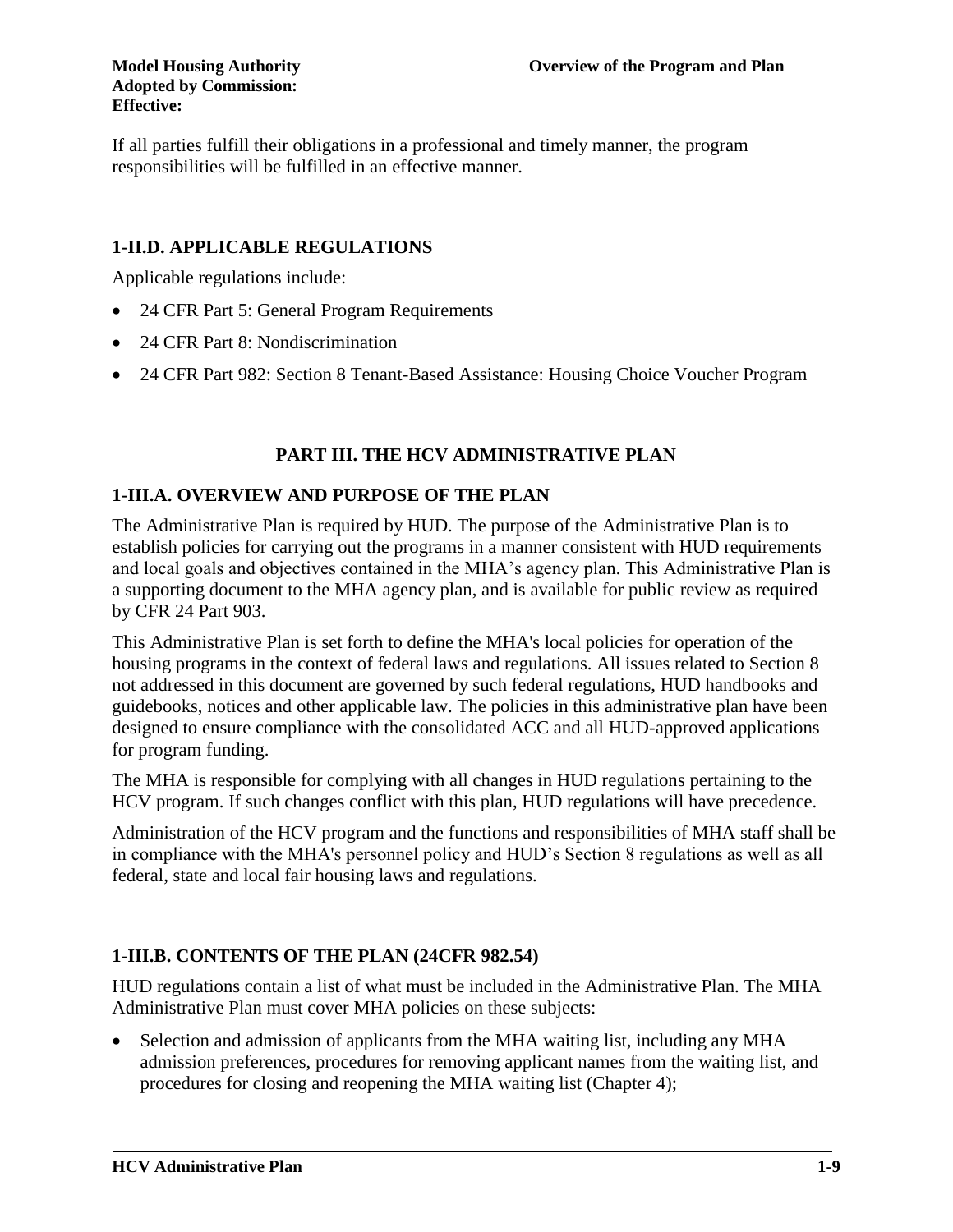- Any special rules for use of available funds when HUD provides funding to the MHA for a special purpose (e.g., desegregation), including funding for specified families or a specified category of families (Chapter 4);
- Occupancy policies, including definition of what group of persons may qualify as a 'family', definition of when a family is considered to be 'continuously assisted'; standards for denying admission or terminating assistance based on criminal activity or alcohol abuse in accordance with 982.553 (Chapters 3 and 12);
- Encouraging participation by owners of suitable units located outside areas of low income or minority concentration (Chapter 13);
- Assisting a family that claims that illegal discrimination has prevented the family from leasing a suitable unit (Chapter 2);
- Providing information about a family to prospective owners (Chapters 3 and 9);
- Disapproval of owners (Chapter 13);
- Subsidy standards (Chapter 5);
- Family absence from the dwelling unit (Chapter 12);
- How to determine who remains in the program if a family breaks up (Chapter 3);
- Informal review procedures for applicants (Chapter 16);
- Informal hearing procedures for participants (Chapter 16);
- The process for establishing and revising voucher payment standards (Chapter 16);
- The method of determining that rent to owner is a reasonable rent (initially and during the term of a HAP contract) (Chapter 8);
- Special policies concerning special housing types in the program (e.g., use of shared housing) (Chapter 15);
- Policies concerning payment by a family to the MHA of amounts the family owes the MHA (Chapter 16);
- $\bullet$  Interim redeterminations of family income and composition (Chapter 11);
- Restrictions, if any, on the number of moves by a participant family (Chapter 10);
- Approval by the board of commissioners or other authorized officials to charge the administrative fee reserve (Chapter 16);
- Procedural guidelines and performance standards for conducting required housing quality standards inspections (Chapter 8); and
- MHA screening of applicants for family behavior or suitability for tenancy (Chapter 3).